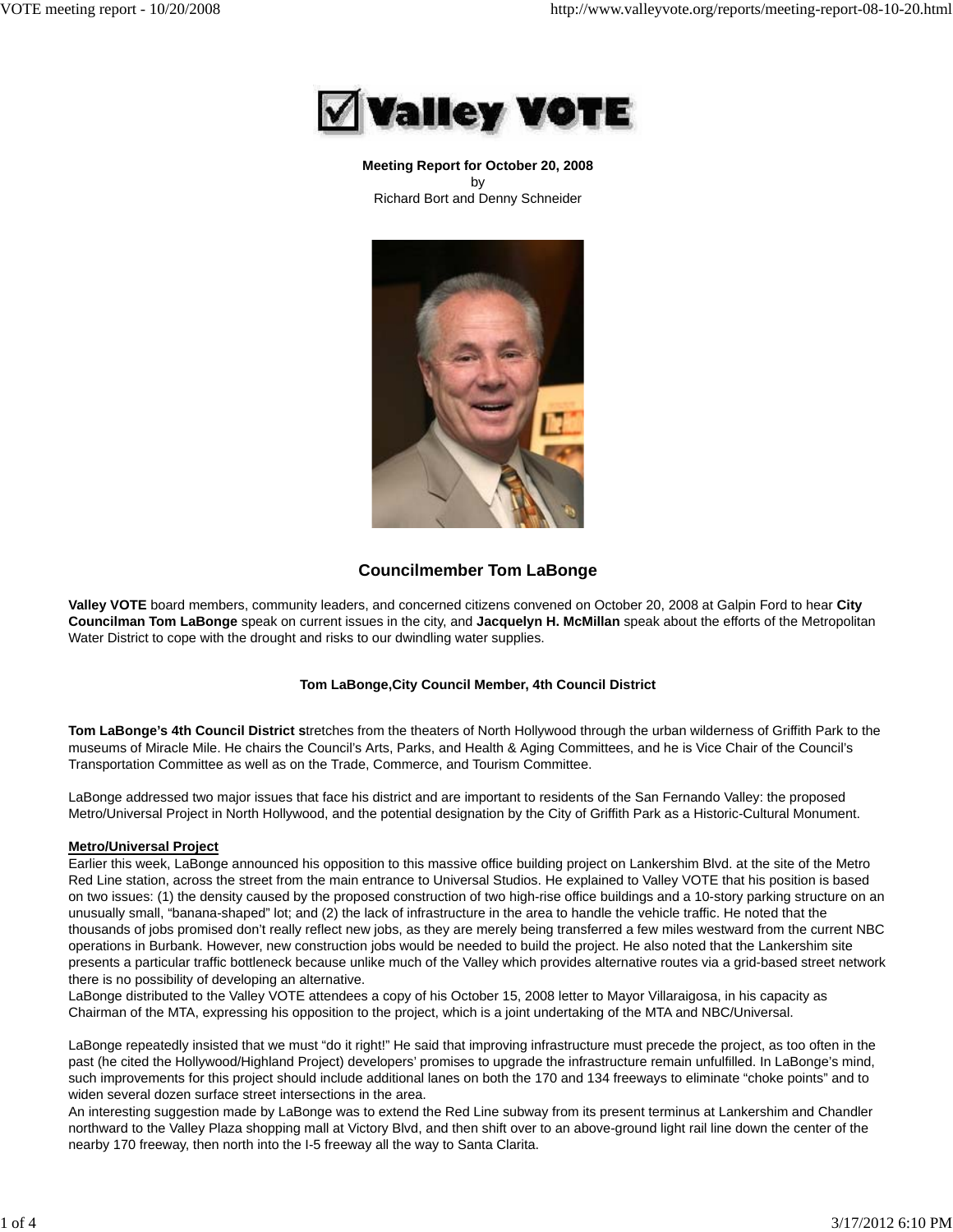# **Griffith Park**

LaBonge insisted that those who feel that he supports development of Griffith Park are wrong. He said that he loves the park and wants to preserve it as a park but not as a nature preserve. There were several visitors in the audience who support the park's designation as a historic-cultural monument, and they engaged LaBonge in discussion of just what changes should be tolerated and where in the park they would occur.

#### **Jacquelyn H. McMillan External Affairs Representative, Metropolitan Water District of Southern California**

Jacque McMillan came to Valley VOTE to explain the dire water supply circumstances facing Southern California, and the MWD's role in meeting the challenges.

MWD provides water to 26 regional and city water agencies in six counties in Southern California, including the L.A. Department of Water and Power, which together retail the water to some 19 million people and businesses in the region. She noted that some 80 percent of California's water is consumed by agriculture, and "ag" users own much of the underlying water rights in the state, which tends to insulate ag from the drought-induced shortage compared to the impact on residential and business consumers.

In addition to Mother Nature, another factor squeezing the MWD's water supplies was the federal court order to shut down pumps that moved water from the Sacramento Delta toward Southern California in order to protect an endangered species of smelt.

In 2007, the MWD bought or otherwise acquired water from:

State Water Project (SWP) 1.2 Million Acre Feet (MAF)

Colorado River/Aquaduct 0.7 MAF Eastern Sierra (L.A. Aqueduct) 0.2 MAF

Local sources 2.0 MAF

Total 4.1 MAF

Ms. McMillan used a slide presentation to show how the MWD's supplies are dwindling, which has caused the MWD to draw down its reservoirs to near record low levels, and she predicted that these reservoirs would be at their crisis point by mid-2009 if the current conditions continue.

Southern California relies heavily on the water from the Delta region. A large Northern California earthquake, magnitude 6.7 or greater, is highly probable before 2032. The MWD estimates that this quake would cause substantial levee damage in the area that would contaminate the fresh water with ocean flow. This disaster would effectively cut off MWD's supplies for several years. The MWD's long-term vision is to construct a series of barriers through the Delta, including resurrecting the controversial (at least in northern California) Delta Canal. She said that the MWD estimates the cost of such a project to be about \$4 billion, to be funded jointly by the state and federal governments. Meanwhile, the MWD is working with its 26 members to develop recycling programs, groundwater recovery programs, and pilots for five desalination plants. There is a wealth of information about the MWD's plans and conservation measures at its website, http://www.mwdh2o.com.

# **Valley VOTE Committee Reports**

# **Airport Issues – Denny Schneider**

The most important air commerce issue in the region is that Southern California Regional Airport Authority (SCRAA) will be dissolving. The last gasp of SCRAA is a study to determine what new kind of new coordination body should take its place. The report is due out by the end of the year. Many believe that a network of airports in the region will not occur until there is cooperation among all of the impacted Southern California counties.

VAN NUYS AIRPORT NOISE ABATEMENT . . . The first aircraft projected to be phased out January 1, 2009 would be the noisiest: BAC 111s and Boeing 727s. The establishment of the VNY Noise Roundtable has been delayed until at least that time. Meanwhile, the community workshop for the proposed seven-year phase out of the noisiest aircraft was held last month. Environmental Impact Report comments must be submitted by November 17, 2008 to Karen Hoo, Los Angeles World Airports, Environmental Planning, 7301 World Way West, 3rd Floor, Los Angeles, CA 90045. See: http://www.lawa.org/vny/vnyEnvironment.cfm for more information. LAX PROBLEMS. . . Aircraft operations at LAX continue to plummet, from about 1,800 operations per day at the start of the year and heading down to about 1,400 by this year-end. This can cash strap LAX due to reduced collection of landing fees, parking, and concession revenues. However, LAWA is continuing to push for expansion approvals. The NASA north runway safety evaluation that may be used to justify expansion is progressing and a quarterly status meeting is expected soon. LAWA has modified some gates at Tom Bradley International Terminal (TBIT) to accommodate the A380 service from Australia that started today. LAX to be modernized regardless of the need for expansion. The Mayor will soon be releasing plans for an upgraded TBIT. Also, an air quality apportionment study is progressing but details are unavailable. Nothing has been announced yet for implementation of the Consolidated Rental Car Facility approved in the 2006 Settlement Agreement.

# **Affordable Housing – Vic Viereck**

Have you wondered how the persistent shortage of so called affordable housing occurred? It naturally has resulted from government at various levels.

Last century, in 1986, Congress felt that too many high income earners were not paying their "fair share" of income tax so it passed the 1986 Tax Reform Act, which eliminated many forms of tax shelters.

Under the prior income tax laws, high income tax payers bought apartment buildings, either individually or through partnerships, and were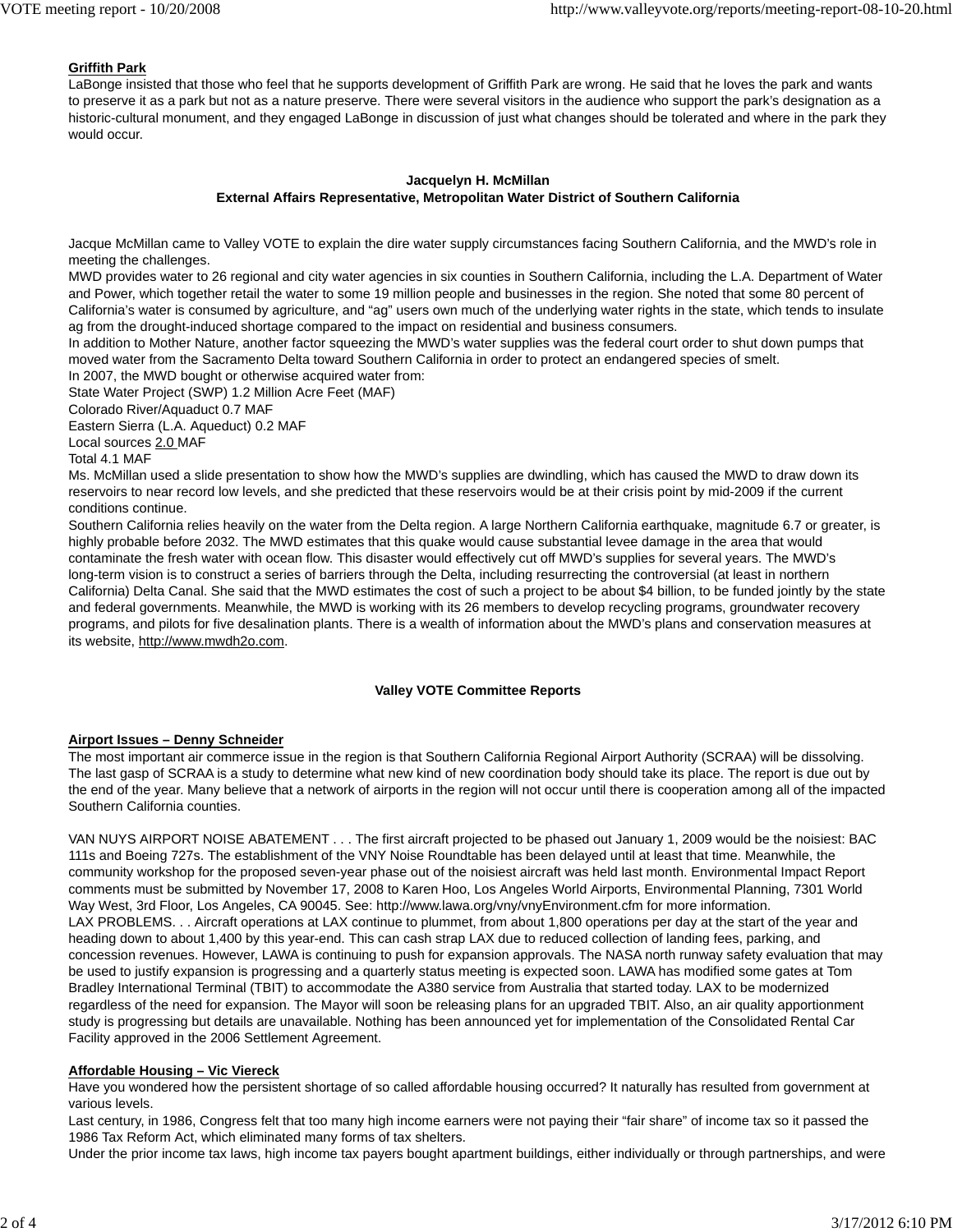able to offset their operating losses (including depreciation) against other income. But the 1986 Tax Reform Act limits the deductibility of such operating losses, which drastically reduced investment in rental property. No tax shelter for investors means no real shelter for many people who need it.

A City of Los Angeles ordinance that is discouraging investment in housing is the redistributive Relocation Assistance Fee, which a developer must pay to a tenant to vacate an affordable rental unit. That fee now is as much as \$17,080 for a unit, depending on the tenant's circumstances. While a developer must pay that fee, this cost must be passed on to the ultimate home buyer or tenant when the project is built. People who need shelter can thank their elected officials for the lack of shelter.

# **Affordable Housing – Pauline Tallent**

Remember "inclusionary zoning?" It was an idea proposed by the mayor to force developers to include in every new project a certain number of units for low income residents. It met with resistance and did not pass.

The mayor has a new proposal. He has created a \$5 billion plan for "mixed income" developments for families earning \$90,000 or less. Under this plan the City is enticing developers with a bonus of reduced parking requirements and less open space, and making it easier to have their plans approved by the City's Building &Safety Department.

A coalition of business groups has developed a 29-page counter proposal, which is more moderate than the mayor's proposal but is every bit as unpalatable. Among the incentives proposed for developers, for example, is 35% less parking. Imagine how this is going to impact street parking in a mixed use zone; retail customers will be impacted. Another incentive is expedited City approvals. It now takes a year or more for a developer to gain approval from 12 different departments to begin construction. Under the developer-proposed program, developers would only have to get approval from two City departments. Also, any fees due to be paid to the City can be deferred until after the Certificate of Occupancy is issued. And lastly, the EIR process will be streamlined.

#### **Los Angeles DWP – Jack Humphreville**

On Saturday, pursuant to the MOU, DWP sponsored a workshop to discuss the 2008-2009 DWP Budget. One issue of great concern is the currently proposed "Cap &Trade" program that DWP's General Manager David Nahai said could cost DWP \$700,000,000 a year and Rate Payers \$825,000,000 because of the 7% transfer fee and 10% Utility Tax. DWP will receive nothing in return. Mr Nahai strongly objects to this "Cap and Trade" program and he and his department are doing all they can to defeat the proposal.

Proposition 7, requiring electric utilities to virtually double the rate of increase in use of alternative energy sources, also appears to be ill conceived and is also objected to strongly by Mr.Nahai.

DWP has maintained its AA- credit rating despite the increase in the level of its debt.

#### **Neighborhood Councils – George Truesdell**

George briefly reported on the mayor's Budget Day last weekend during which all neighborhood councils were invited to hear the mayor's budget principles and to offer their budget priorities for the City's budget for the next fiscal year.

Truesdell expressed two continuing concerns that prevail among NC activists: Challenges posed by the change to four-year cycles for NC elections (from two-year cycles), and the question of how to identify and control ethical issues, especially conflicts of interest. The new four-year election cycle means that NC board members are elected for four year terms instead of two year terms, and it is difficult to maintain interest and continuity over the longer period.

The ethics issue boils down to the level of financial disclosure that an NC board member must make when his/her NC submits a matter to the City Clerk for opening a "council file." Councilmembers have expressed the belief that submitting a council file is tantamount to making legislation and, therefore, should require the NC board members to submit the financial disclosure "Form 700" that City Council members and Commissioners must file annually. Others have expressed that such a requirement will discourage participation on NC boards. They argue that the mere submission of a council file is not making legislation, as the only people who adopt legislation are the members of the City Council. The city ethics commission has developed a less intrusive (Form 52) for the NC's to consider.

# **Transportation Issues – Bart Reed**

Reed noted that one of the things that government did during the Great Depression was to undertake major infrastructure projects to build roads, bridges, and other public works projects. Reed noted that even in the current economy, infrastructure projects will be increasingly important not only to provide jobs currently but for supporting the next economic rising tide. The forthcoming (November 4th) election asks voters to approve important infrastructure projects proposed in L.A. County's Measure R, "Traffic Relief, Rail Extensions, Reduce Foreign Oil Dependence," of which Reed urged passage.

**We encourage everyone to join us at these meetings on the third Monday of each month** to hear the latest information and to participate in open discussion of various topics of community interest. For a meeting agenda and prior meeting reviews and press releases we encourage you to go to the Valley VOTE website: www.valleyvote.org

# **Blogs of Interest:**

CityWatch www.citywatchla.com Joel Fox's www.FoxandHoundsDaily.com Ron Kaye's www.RonKayeLA.com

The next Valley VOTE meeting will be on Monday, November 17, 2008. Our featured speakers will be Councilmember Wendy Greuel and David Nahai - General Manager of the LA DWP

#### Valley VOTE Mission Statement

Valley VOTE, a diverse coalition of San Fernando Valley residents, business people, educators, community activists, and organizations, is committed to exploring and fostering the implementation of programs that empower the people of the San Fernando Valley and the City of